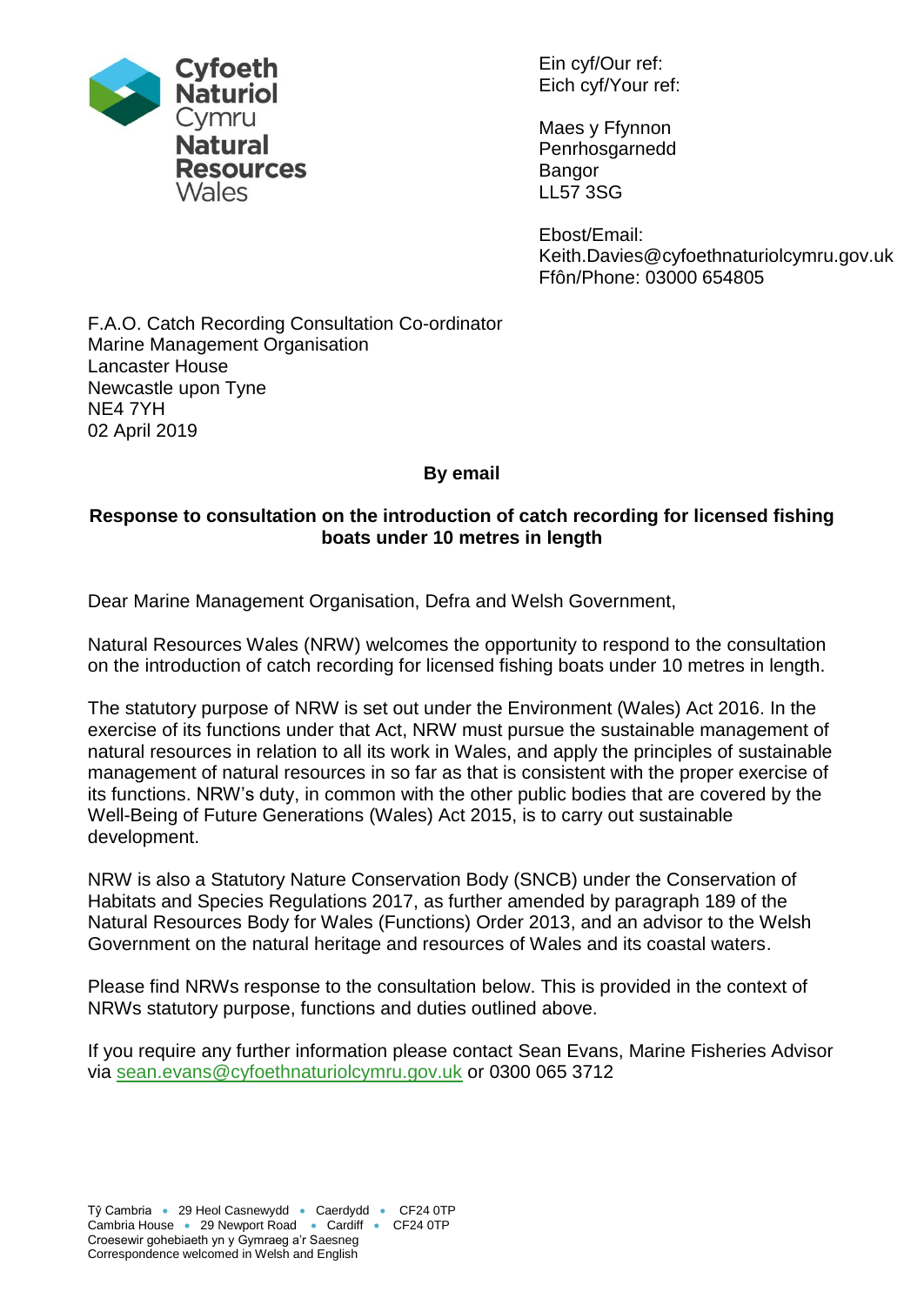Yours sincerely

lék sais

Keith Davies Planning, Landscape, Energy and Climate Change Manager

**Cc: Keith Davies (NRW) Ann Purser (NRW)**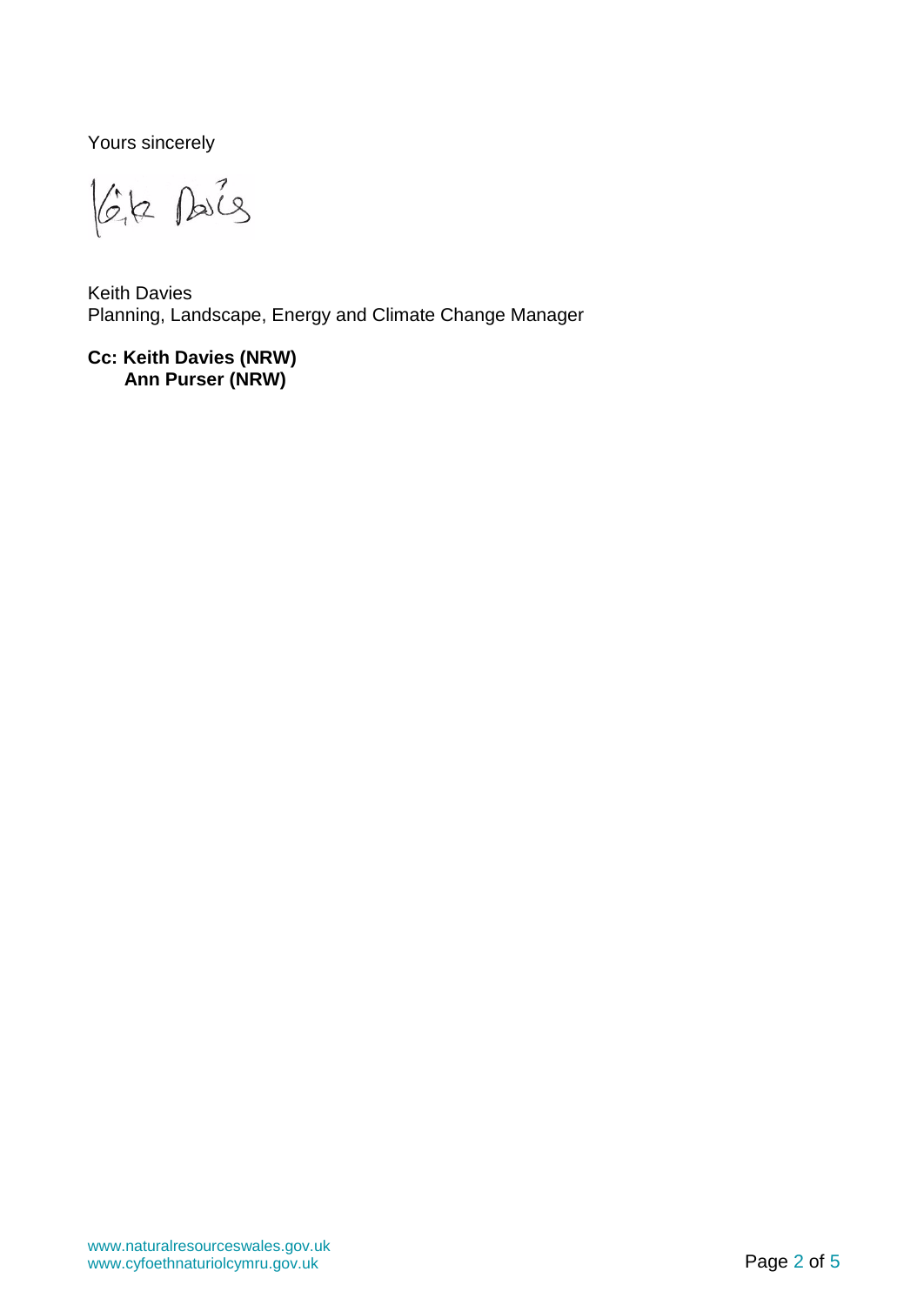#### **NRW Response to the joint Defra and Welsh Government consultation on the introduction of catch recording for licensed fishing boats under 10 metres in length<sup>1</sup>**

## **Consultee information (optional)**

*1. What is your name?*

Natural Resources Wales

*2. What is your email address?*

sean.evans@cyfoethnaturiolcymru.gov.uk

*3. What category best describes your interest in this consultation?*

Government Sponsored Body – Environment / Conservation

*4. If you are a vessel owner or operator, where is your vessel licensed?*

Not applicable

*5. Would you like your response to be confidential?*

Natural Resources Wales is content for this response to be made publicly available.

### **Consultation questions**

*1. It is proposed that vessels catching and retaining species subject to quotas will record their catch (via a specially developed app) before the fish have been removed from the vessel. Those that catch and retain only non-quota species will have 24 hours, from landing, to record their catch via the mobile app or online. For all catches a declaration will need to be submitted within 48 hours (using a mobile device, personal computer or laptop) providing accurate weights of all species landed. What are your views on the proposed approach and policy?*

NRW is proud to be leading the way to a better future for Wales by championing the Welsh environment and the sustainable management of Wales' natural resources.

NRW acknowledges the potential benefits that improved data gathering and a greater understanding of the activities of under 10 metre fishing boats could provide in terms of the evidence required for the sustainable management of marine fisheries. As such, NRW supports the Defra / Welsh Government proposals to introduce, by way of a licence condition, mandatory catch recording requirements for all English and Welsh licensed fishing boats under 10 metres in length from summer 2019.

1

<sup>1</sup> [https://consult.defra.gov.uk/mmo/consultation-on-the-introduction-of-catch-recordin/consult\\_view/](https://consult.defra.gov.uk/mmo/consultation-on-the-introduction-of-catch-recordin/consult_view/)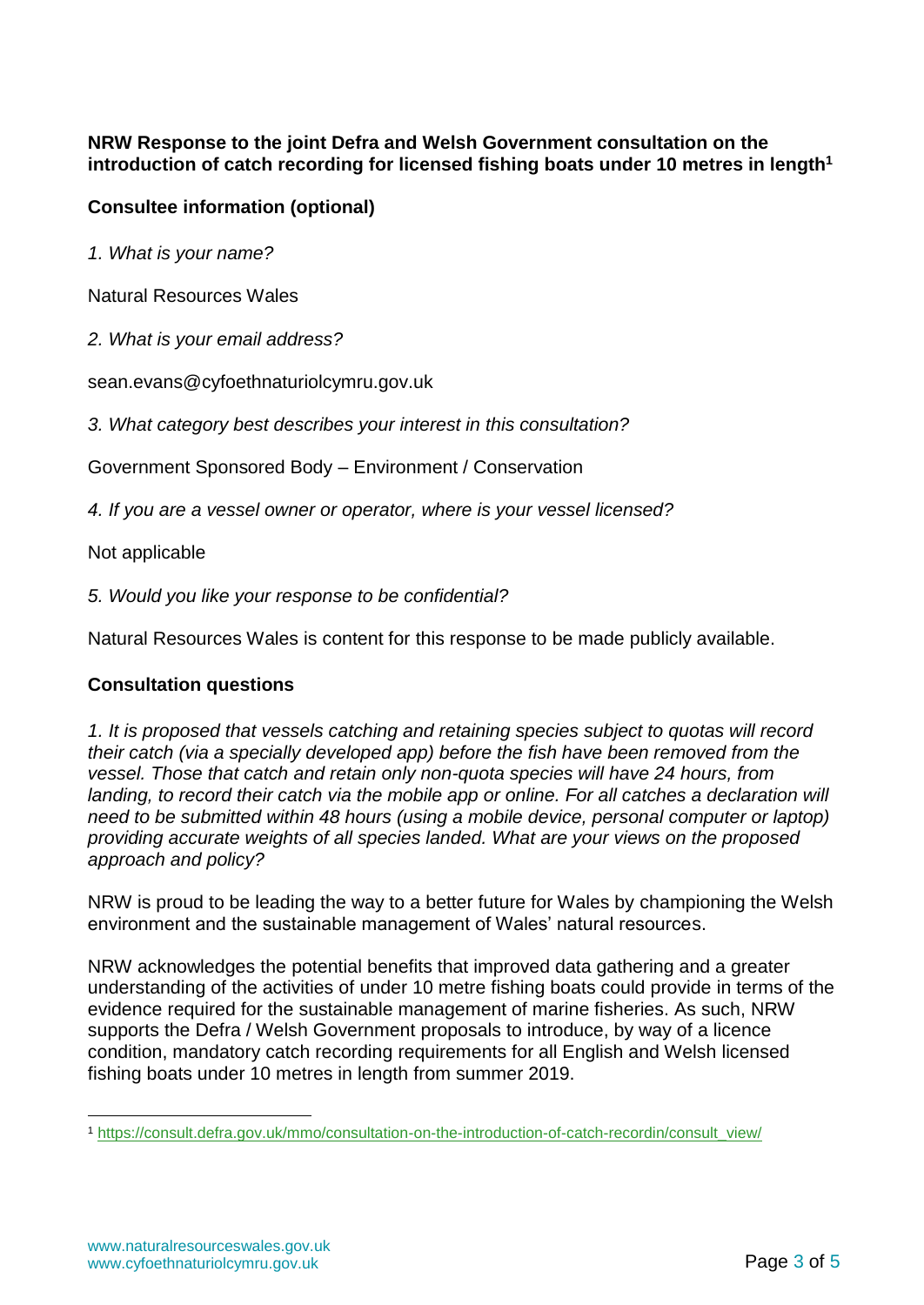NRW notes that the proposed recording requirements will build and improve upon existing data gathering methods, thus enabling the application of near real-time, responsive management of fisheries resources for the benefit of both present and future generations. In this regard, NRW considers that the proposals are well aligned with several of the principles of the sustainable management of natural resources (i.e. adaptive, evidence led management) set out under the Environment (Wales) Act 2016, and the ways of working under the Well-being of Future Generations (Wales) Act 2015.

NRW welcomes that the proposals would, in effect, achieve a level of parity between the reporting requirements for under 10 metre vessels, and those currently required of 10 metre and over vessels under the existing Common Fisheries Policy management regime, through Council Regulation (EC) 1224/2009 and Commission Implementing Regulation (EU) 404/2011. NRW welcomes the inclusion of non-quota species in the catch recording proposals and supports this inclusion as an important component of the evidence required, alongside comprehensive stock assessment, fishing effort and fishing distribution data, to sustainably manage these fisheries.

### *2. What challenges will you face as a consequence of this new requirement?*

Not applicable.

### *3. Are there any further comments you would like to make on the impact of the proposal?*

Existing reporting requirements for 10 metre and over vessels are set out in detailed regulations. These requirements include, among other things, that masters of such vessels provide information on the type of gear used and geographical area in which catches are taken. NRW notes that, similarly, the existing Scottish reporting requirements include a requirement for the provision of information on the location of fishing activity and the type and quantity of gear used<sup>2</sup>. The current proposals specify catch and landings reporting detail only and do not provide any detail in relation to potential fishing activity reporting requirements. NRW would welcome discussion on the merits of improved activity specific recording and the potential benefits that innovative and integrated technological solutions, such as gear in gear out technology coupled with proposed vessel monitoring system  $requ$ irements<sup>3</sup>, could provide in this regard.

Whilst the proposals are not intended to apply to European Union or third country vessels operating in English or Welsh waters at present, NRW welcomes that the policy intent, in relation to Welsh waters under certain scenarios at least, is for the management and regulation of such vessels to be aligned with that applied to domestic vessels, as noted in the Explanatory Memorandum to The Sea Fish Licensing (Wales) Order 2019<sup>4</sup> for example.

<sup>&</sup>lt;u>.</u> <sup>2</sup> <https://www2.gov.scot/Resource/0050/00502079.pdf>

<sup>3</sup> <https://gov.wales/vessel-monitoring-systems-fishing-boats-wales>

<sup>4</sup> <http://www.assembly.wales/laid%20documents/sub-ld12374-em/sub-ld12374-em-e.pdf>